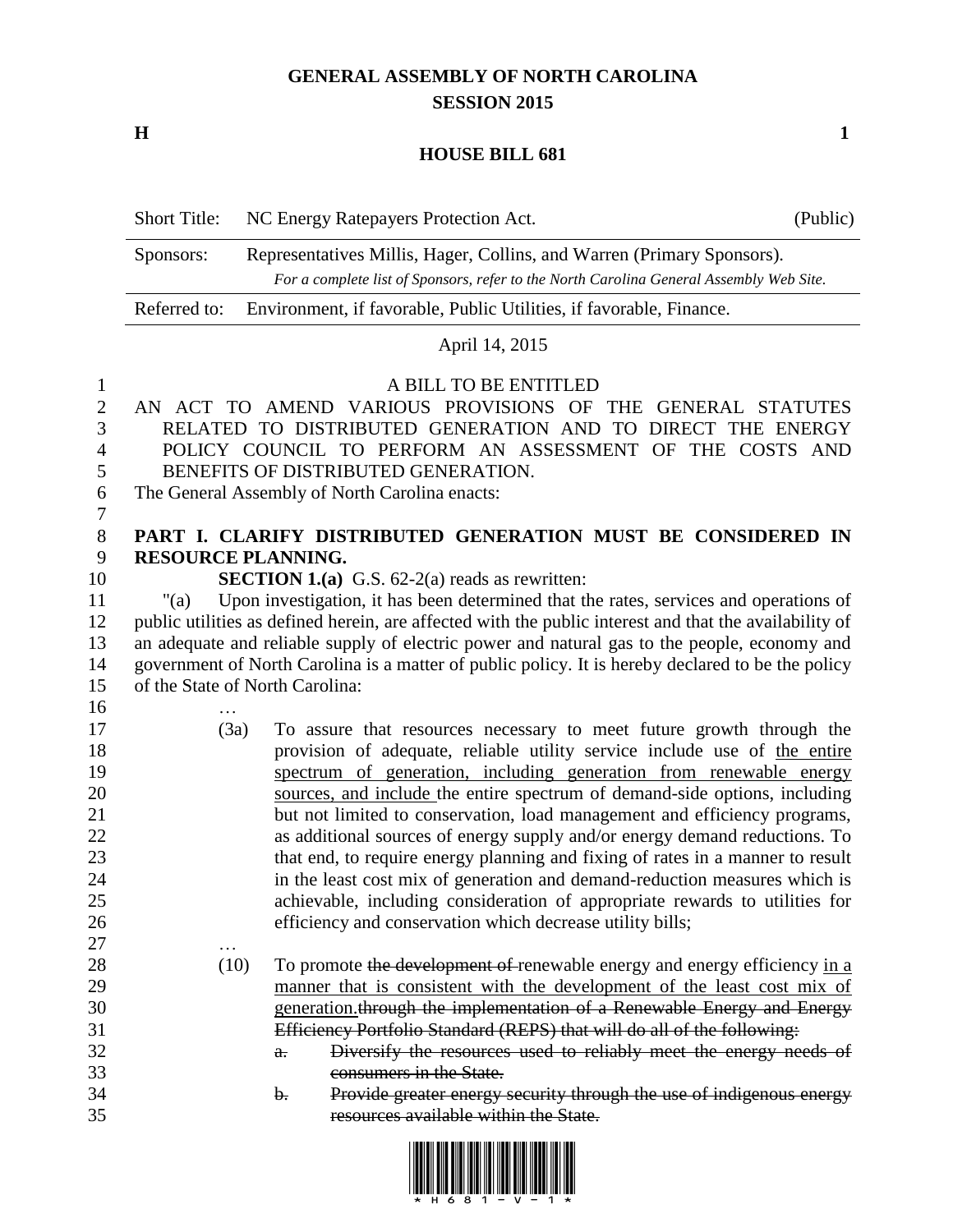| <b>General Assembly of North Carolina</b> |                                                                                                                                                                                                                                                                                                                                                                                                     | <b>Session 2015</b> |  |
|-------------------------------------------|-----------------------------------------------------------------------------------------------------------------------------------------------------------------------------------------------------------------------------------------------------------------------------------------------------------------------------------------------------------------------------------------------------|---------------------|--|
|                                           | Encourage private investment in renewable energy and energy<br>$e_{i}$<br>efficiency.                                                                                                                                                                                                                                                                                                               |                     |  |
|                                           | Provide improved air quality and other benefits to energy consumers<br>$\mathbf{d}$ .                                                                                                                                                                                                                                                                                                               |                     |  |
|                                           | and citizens of the State."                                                                                                                                                                                                                                                                                                                                                                         |                     |  |
|                                           | PART II. AMEND CONTRACTS FOR QUALIFYING FACILITIES AND CLARIFY<br><b>AVOIDED COST REQUIREMENTS.</b>                                                                                                                                                                                                                                                                                                 |                     |  |
|                                           | <b>SECTION 2.(a)</b> G.S. $62-3(27a)$ reads as rewritten:                                                                                                                                                                                                                                                                                                                                           |                     |  |
|                                           | "(27a) "Small power producer" means a person or corporation owning or operating<br>an electrical power production facility with a power production capacity<br>which, together with any other facilities located at the same site, does not<br>exceed 80 megawatts of electricity and which depends upon renewable<br>resources for its primary source of energy. For the purposes of this section, |                     |  |
|                                           | renewable resources shall mean: hydroelectric power-power, solar electric,<br>solar thermal, wind, geothermal, ocean current, wave energy resources, and                                                                                                                                                                                                                                            |                     |  |
|                                           | biomass derived from agricultural waste, animal waste, wood waste, spent                                                                                                                                                                                                                                                                                                                            |                     |  |
|                                           | pulping liquors, combustible residues, liquids, or gases not derived from                                                                                                                                                                                                                                                                                                                           |                     |  |
|                                           | fossil fuel, energy crops, or landfill methane. A small power producer shall                                                                                                                                                                                                                                                                                                                        |                     |  |
|                                           | not include persons primarily engaged in the generation or sale of electricity                                                                                                                                                                                                                                                                                                                      |                     |  |
|                                           | from other than small power production facilities."                                                                                                                                                                                                                                                                                                                                                 |                     |  |
|                                           | <b>SECTION 2.(b)</b> G.S. 62-156 reads as rewritten:                                                                                                                                                                                                                                                                                                                                                |                     |  |
|                                           | "§ 62-156. Power sales by small power producers to public utilities.                                                                                                                                                                                                                                                                                                                                |                     |  |
| (a)                                       | In the event that a small power producer and an electric utility are unable to                                                                                                                                                                                                                                                                                                                      |                     |  |
|                                           | mutually agree to a contract for the sale of electricity or to a price for the electricity purchased                                                                                                                                                                                                                                                                                                |                     |  |
|                                           | by the electric utility, the commission shall require the utility to purchase the power, under                                                                                                                                                                                                                                                                                                      |                     |  |
|                                           | rates and terms established as provided in subsection (b) of this section.                                                                                                                                                                                                                                                                                                                          |                     |  |
| (b)                                       | No later than March 1, 1981, and at least every two years thereafter, the commission                                                                                                                                                                                                                                                                                                                |                     |  |
|                                           | Commission shall determine the rates to be paid by electric utilities for power purchased from                                                                                                                                                                                                                                                                                                      |                     |  |
|                                           | small power producers, according to the following standards:                                                                                                                                                                                                                                                                                                                                        |                     |  |
| (1)                                       | Term of Contract. – The Commission shall approve standard contracts for                                                                                                                                                                                                                                                                                                                             |                     |  |
|                                           | the purchase of power from small power producers and shall require electric                                                                                                                                                                                                                                                                                                                         |                     |  |
|                                           | utilities to provide standard contracts to small power facilities that do not                                                                                                                                                                                                                                                                                                                       |                     |  |
|                                           | exceed 100 kilowatts of capacity. Long-term contracts for the purchase of                                                                                                                                                                                                                                                                                                                           |                     |  |
|                                           | electricity by the utility from small power producers shall be encouraged in<br>order to enhance the economic feasibility of small power production                                                                                                                                                                                                                                                 |                     |  |
|                                           | facilities-facilities, but the term of a contract may not be for a period of                                                                                                                                                                                                                                                                                                                        |                     |  |
|                                           | greater than 15 years.                                                                                                                                                                                                                                                                                                                                                                              |                     |  |
| (2)                                       | Avoided Cost of Energy to the Utility. – The rates paid by a utility to a small                                                                                                                                                                                                                                                                                                                     |                     |  |
|                                           | power producer shall not exceed, over the term of the purchase power                                                                                                                                                                                                                                                                                                                                |                     |  |
|                                           | contract, the incremental cost to the electric utility of the electric energy                                                                                                                                                                                                                                                                                                                       |                     |  |
|                                           | which, but for the purchase from a small power producer, the utility would                                                                                                                                                                                                                                                                                                                          |                     |  |
|                                           | generate or purchase from another source. A determination of the avoided                                                                                                                                                                                                                                                                                                                            |                     |  |
|                                           | energy-costs to the utility shall include a consideration of the following                                                                                                                                                                                                                                                                                                                          |                     |  |
|                                           | factors over the term of the power contracts: the known and measurable                                                                                                                                                                                                                                                                                                                              |                     |  |
|                                           | expected costs of the additional or existing generating capacity which could                                                                                                                                                                                                                                                                                                                        |                     |  |
|                                           | be displaced, the known and measurable expected cost of fuel and other                                                                                                                                                                                                                                                                                                                              |                     |  |
|                                           | operating expenses of electric energy production which a utility would                                                                                                                                                                                                                                                                                                                              |                     |  |
|                                           | otherwise incur in generating or purchasing power from another source, and                                                                                                                                                                                                                                                                                                                          |                     |  |
|                                           | the expected security of the supply of fuel for the utilities' alternative power                                                                                                                                                                                                                                                                                                                    |                     |  |
|                                           | sources.                                                                                                                                                                                                                                                                                                                                                                                            |                     |  |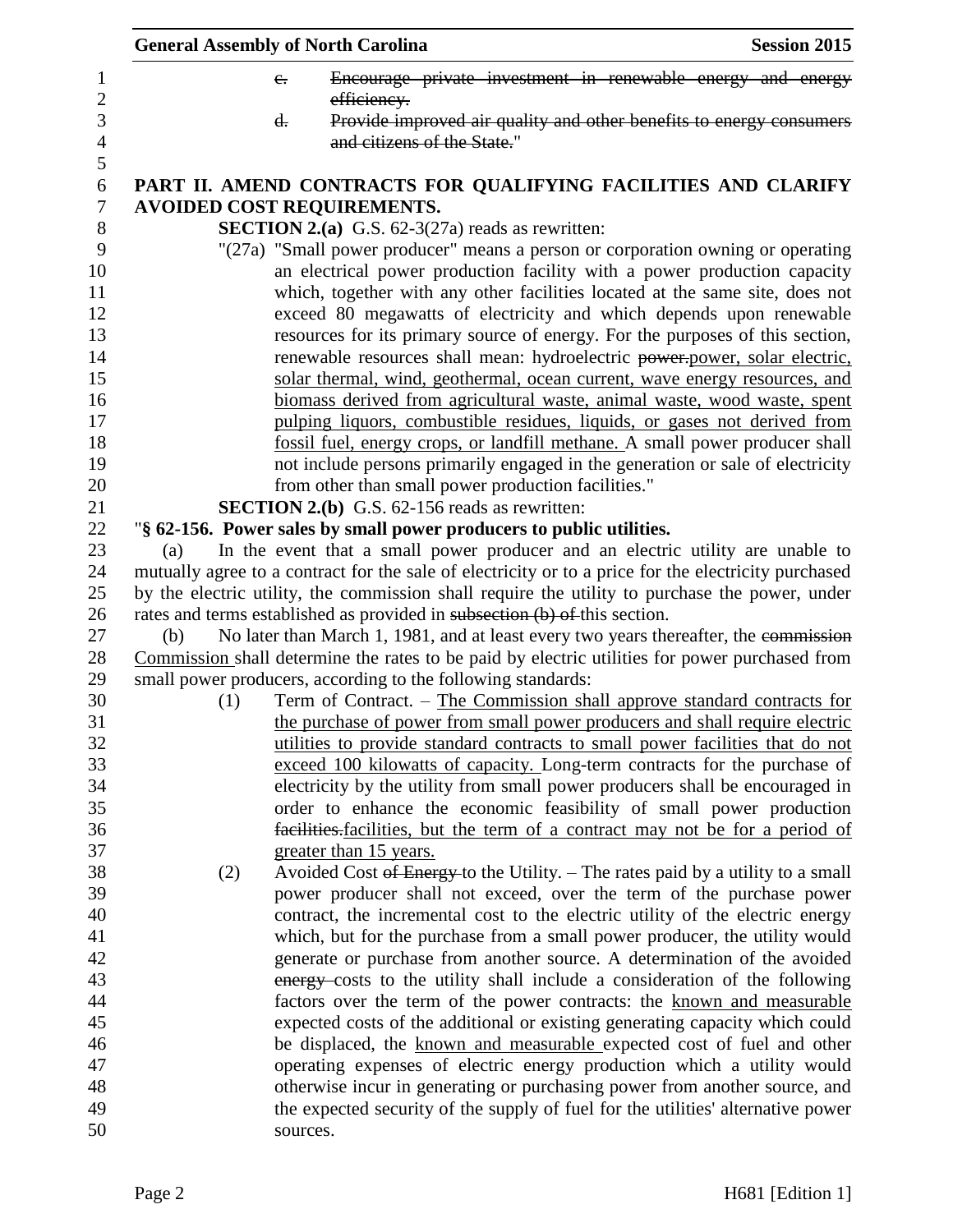|              |            | <b>General Assembly of North Carolina</b>                                                                                                                                                                                                                                                                                                                    |                         |            | <b>Session 2015</b>   |
|--------------|------------|--------------------------------------------------------------------------------------------------------------------------------------------------------------------------------------------------------------------------------------------------------------------------------------------------------------------------------------------------------------|-------------------------|------------|-----------------------|
|              | (3)<br>(4) | Availability and Reliability of Power. – The rates to be paid by electric<br>utilities for power purchased from a small power producer shall be<br>established with consideration of the reliability and availability of the power.<br>Avoided Cost of Capacity. - The contract shall not require payment for                                                |                         |            |                       |
|              |            | capacity to the extent the electric utility lacks a capacity need during the<br>term of the contract, as demonstrated through the electric public utility's                                                                                                                                                                                                  |                         |            |                       |
|              |            | most recent integrated resource plan approved by the Commission under<br>G.S. $62-110.1(c)$ ."                                                                                                                                                                                                                                                               |                         |            |                       |
|              |            | <b>SECTION 2.(c)</b> This section becomes effective July 1, 2015, and applies to rates                                                                                                                                                                                                                                                                       |                         |            |                       |
|              |            | approved by the Commission on or after that date.                                                                                                                                                                                                                                                                                                            |                         |            |                       |
|              |            | PART III. ENERGY EFFICIENCY FOR REPS COMPLIANCE.                                                                                                                                                                                                                                                                                                             |                         |            |                       |
|              |            | <b>SECTION 3.(a)</b> G.S. $62-133.8(b)(2)c$ . reads as rewritten:                                                                                                                                                                                                                                                                                            |                         |            |                       |
|              |            | Reduce energy consumption through the implementation of an<br>"c.                                                                                                                                                                                                                                                                                            |                         |            |                       |
|              |            | energy efficiency measure; provided, however, an electric public                                                                                                                                                                                                                                                                                             |                         |            |                       |
|              |            | utility subject to the provisions of this subsection may meet up to                                                                                                                                                                                                                                                                                          |                         |            |                       |
|              |            | twenty-five percent $(25%)$ fifty percent $(50%)$ of the requirements of                                                                                                                                                                                                                                                                                     |                         |            |                       |
|              |            | this section through savings due to implementation of energy                                                                                                                                                                                                                                                                                                 |                         |            |                       |
|              |            | efficiency measures. Beginning in calendar year 2021 and each year                                                                                                                                                                                                                                                                                           |                         |            |                       |
|              |            | thereafter, an electric public utility may meet up to forty percent                                                                                                                                                                                                                                                                                          |                         |            |                       |
|              |            | (40%) of the requirements of this section through savings due to                                                                                                                                                                                                                                                                                             |                         |            |                       |
|              |            | implementation of energy efficiency measures."                                                                                                                                                                                                                                                                                                               |                         |            |                       |
|              |            | <b>SECTION 3.(b)</b> This section becomes effective July 1, 2015.                                                                                                                                                                                                                                                                                            |                         |            |                       |
|              | "(4)       | <b>SECTION 4.(a)</b> G.S. $62-133.8(h)(4)$ reads as rewritten;                                                                                                                                                                                                                                                                                               |                         |            |                       |
|              |            | An electric power supplier shall be allowed to recover the incremental costs<br>incurred to comply with the requirements of subsections $(b)$ , $(c)$ , $(d)$ , $(e)$ , and<br>(f) of this section and fund research as provided in subdivision (1) of this<br>subsection through an annual rider not to exceed the following per-account<br>annual charges: |                         |            | $2015$ and            |
|              |            | <b>Customer Class</b>                                                                                                                                                                                                                                                                                                                                        | 2008-20112012-2014and   |            |                       |
|              |            |                                                                                                                                                                                                                                                                                                                                                              | thereafter              |            |                       |
|              |            | Residential per account                                                                                                                                                                                                                                                                                                                                      | \$10.00                 | \$12.00    | thereafter<br>\$34.00 |
|              |            | Commercial per account                                                                                                                                                                                                                                                                                                                                       | \$50.00                 | \$150.00   | \$150.00              |
|              |            | Industrial per account                                                                                                                                                                                                                                                                                                                                       | \$500.00                | \$1,000.00 | \$1,000.00"           |
|              |            | <b>SECTION 4.(b)</b> This section becomes effective July 1, 2015, and applies to cost<br>recovery proceedings that occur on or after that date.                                                                                                                                                                                                              |                         |            |                       |
|              |            |                                                                                                                                                                                                                                                                                                                                                              |                         |            |                       |
|              |            | PART V. SUNSET REPS REQUIREMENTS                                                                                                                                                                                                                                                                                                                             |                         |            |                       |
|              |            | <b>SECTION 5.</b> G.S. 62-133.8 reads as rewritten:                                                                                                                                                                                                                                                                                                          |                         |            |                       |
|              |            | "§ 62-133.8. Renewable Energy and Energy Efficiency Portfolio Standard (REPS).                                                                                                                                                                                                                                                                               |                         |            |                       |
| (b)          |            | Renewable Energy and Energy Efficiency Standards (REPS) for Electric Public                                                                                                                                                                                                                                                                                  |                         |            |                       |
| Utilities. - | (1)        | Each electric public utility in the State shall be subject to a Renewable                                                                                                                                                                                                                                                                                    |                         |            |                       |
|              |            | Energy and Energy Efficiency Portfolio Standard (REPS) according to the                                                                                                                                                                                                                                                                                      |                         |            |                       |
|              |            | following schedule:                                                                                                                                                                                                                                                                                                                                          |                         |            |                       |
|              |            | <b>Calendar Year</b>                                                                                                                                                                                                                                                                                                                                         | <b>REPS Requirement</b> |            |                       |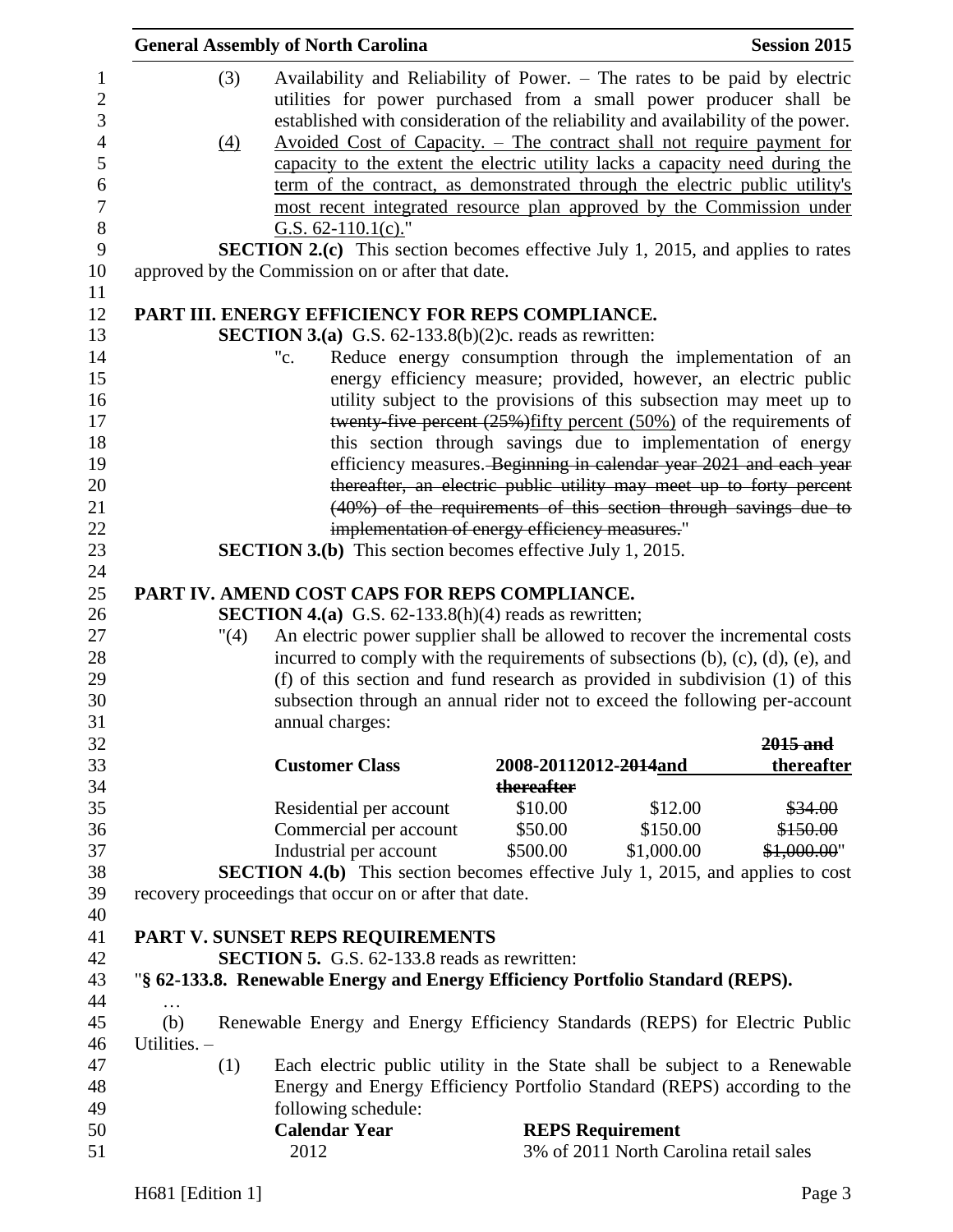| 6% of 2014 North Carolina retail sales<br>2015 through 2018<br>10% of 2017 North Carolina retail sales<br>2018<br>2021 and thereafter<br>12.5% of 2020 North Carolina retail sales<br>Renewable Energy and Energy Efficiency Standards (REPS) for Electric<br>(c)<br>Membership Corporations and Municipalities. -<br>Each electric membership corporation or municipality that sells electric<br>(1)<br>power to retail electric power customers in the State shall be subject to a<br>Renewable Energy and Energy Efficiency Portfolio Standard (REPS)<br>according to the following schedule:<br><b>Calendar Year</b><br><b>REPS Requirement</b><br>3% of 2011 North Carolina retail sales<br>2012<br>6% of 2014 North Carolina retail sales<br>2015 through 2018<br>2018 and thereafter<br>10% of 2017 North Carolina retail sales<br>Compliance With REPS Requirement Through Use of Solar Energy Resources. -<br>(d)<br>For calendar year 2018 and for each calendar year thereafter, at least two-tenths of one percent<br>$(0.2\%)$ of the total electric power in kilowatt hours sold to retail electric customers in the State,<br>or an equivalent amount of energy, shall be supplied by a combination of new solar electric<br>facilities and new metered solar thermal energy facilities that use one or more of the following<br>applications: solar hot water, solar absorption cooling, solar dehumidification, solar thermally<br>driven refrigeration, and solar industrial process heat. The terms of any contract entered into<br>between an electric power supplier and a new solar electric facility or new metered solar<br>thermal energy facility shall be of sufficient length to stimulate development of solar energy;<br>provided, the Commission shall develop a procedure to determine if an electric power supplier<br>is in compliance with the provisions of this subsection if a new solar electric facility or a new<br>metered solar thermal energy facility fails to meet the terms of its contract with the electric<br>power supplier. As used in this subsection, "new" means a facility that was first placed into<br>service on or after January 1, 2007. The electric power suppliers shall comply with the<br>requirements of this subsection according to the following schedule:<br><b>Requirement for Solar</b><br><b>Calendar Year</b><br><b>Energy Resources</b><br>2010<br>0.02%<br>2012<br>0.07%<br>0.14%<br>2015 through 2018<br>0.20%<br>2018<br>Compliance With REPS Requirement Through Use of Swine Waste Resources. -<br>(e)<br>For calendar year 2018 and for each calendar year thereafter, at least two-tenths of one percent<br>$(0.2\%)$ of the total electric power in kilowatt hours sold to retail electric customers in the State<br>shall be supplied, or contracted for supply in each year, by swine waste. The electric power<br>suppliers, in the aggregate, shall comply with the requirements of this subsection according to<br>the following schedule:<br><b>Requirement for Swine</b><br><b>Calendar Year</b><br><b>Waste Resources</b><br>2012<br>0.07%<br>0.14%<br>2015 through 2018<br>0.20%<br>2018<br>Compliance With REPS Requirement Through Use of Poultry Waste Resources. -<br>(f)<br>For calendar year 2014 and for each calendar year thereafter, through 2018, at least 900,000<br>megawatt hours of the total electric power sold to retail electric customers in the State or an<br>equivalent amount of energy shall be supplied, or contracted for supply in each year, by poultry | <b>General Assembly of North Carolina</b> | <b>Session 2015</b> |
|-----------------------------------------------------------------------------------------------------------------------------------------------------------------------------------------------------------------------------------------------------------------------------------------------------------------------------------------------------------------------------------------------------------------------------------------------------------------------------------------------------------------------------------------------------------------------------------------------------------------------------------------------------------------------------------------------------------------------------------------------------------------------------------------------------------------------------------------------------------------------------------------------------------------------------------------------------------------------------------------------------------------------------------------------------------------------------------------------------------------------------------------------------------------------------------------------------------------------------------------------------------------------------------------------------------------------------------------------------------------------------------------------------------------------------------------------------------------------------------------------------------------------------------------------------------------------------------------------------------------------------------------------------------------------------------------------------------------------------------------------------------------------------------------------------------------------------------------------------------------------------------------------------------------------------------------------------------------------------------------------------------------------------------------------------------------------------------------------------------------------------------------------------------------------------------------------------------------------------------------------------------------------------------------------------------------------------------------------------------------------------------------------------------------------------------------------------------------------------------------------------------------------------------------------------------------------------------------------------------------------------------------------------------------------------------------------------------------------------------------------------------------------------------------------------------------------------------------------------------------------------------------------------------------------------------------------------------------------------------------------------------------------------------------------------------------------------------------------------------------------------------------------------------------------------------------------------------------------------------------------------------------------------------------------------------------------------------------------------------------------------------------------------------------------------------------------------------------------------------------------------------------------------------------------------------------------------------|-------------------------------------------|---------------------|
|                                                                                                                                                                                                                                                                                                                                                                                                                                                                                                                                                                                                                                                                                                                                                                                                                                                                                                                                                                                                                                                                                                                                                                                                                                                                                                                                                                                                                                                                                                                                                                                                                                                                                                                                                                                                                                                                                                                                                                                                                                                                                                                                                                                                                                                                                                                                                                                                                                                                                                                                                                                                                                                                                                                                                                                                                                                                                                                                                                                                                                                                                                                                                                                                                                                                                                                                                                                                                                                                                                                                                                                   |                                           |                     |
|                                                                                                                                                                                                                                                                                                                                                                                                                                                                                                                                                                                                                                                                                                                                                                                                                                                                                                                                                                                                                                                                                                                                                                                                                                                                                                                                                                                                                                                                                                                                                                                                                                                                                                                                                                                                                                                                                                                                                                                                                                                                                                                                                                                                                                                                                                                                                                                                                                                                                                                                                                                                                                                                                                                                                                                                                                                                                                                                                                                                                                                                                                                                                                                                                                                                                                                                                                                                                                                                                                                                                                                   |                                           |                     |
|                                                                                                                                                                                                                                                                                                                                                                                                                                                                                                                                                                                                                                                                                                                                                                                                                                                                                                                                                                                                                                                                                                                                                                                                                                                                                                                                                                                                                                                                                                                                                                                                                                                                                                                                                                                                                                                                                                                                                                                                                                                                                                                                                                                                                                                                                                                                                                                                                                                                                                                                                                                                                                                                                                                                                                                                                                                                                                                                                                                                                                                                                                                                                                                                                                                                                                                                                                                                                                                                                                                                                                                   |                                           |                     |
|                                                                                                                                                                                                                                                                                                                                                                                                                                                                                                                                                                                                                                                                                                                                                                                                                                                                                                                                                                                                                                                                                                                                                                                                                                                                                                                                                                                                                                                                                                                                                                                                                                                                                                                                                                                                                                                                                                                                                                                                                                                                                                                                                                                                                                                                                                                                                                                                                                                                                                                                                                                                                                                                                                                                                                                                                                                                                                                                                                                                                                                                                                                                                                                                                                                                                                                                                                                                                                                                                                                                                                                   |                                           |                     |
|                                                                                                                                                                                                                                                                                                                                                                                                                                                                                                                                                                                                                                                                                                                                                                                                                                                                                                                                                                                                                                                                                                                                                                                                                                                                                                                                                                                                                                                                                                                                                                                                                                                                                                                                                                                                                                                                                                                                                                                                                                                                                                                                                                                                                                                                                                                                                                                                                                                                                                                                                                                                                                                                                                                                                                                                                                                                                                                                                                                                                                                                                                                                                                                                                                                                                                                                                                                                                                                                                                                                                                                   |                                           |                     |
|                                                                                                                                                                                                                                                                                                                                                                                                                                                                                                                                                                                                                                                                                                                                                                                                                                                                                                                                                                                                                                                                                                                                                                                                                                                                                                                                                                                                                                                                                                                                                                                                                                                                                                                                                                                                                                                                                                                                                                                                                                                                                                                                                                                                                                                                                                                                                                                                                                                                                                                                                                                                                                                                                                                                                                                                                                                                                                                                                                                                                                                                                                                                                                                                                                                                                                                                                                                                                                                                                                                                                                                   |                                           |                     |
|                                                                                                                                                                                                                                                                                                                                                                                                                                                                                                                                                                                                                                                                                                                                                                                                                                                                                                                                                                                                                                                                                                                                                                                                                                                                                                                                                                                                                                                                                                                                                                                                                                                                                                                                                                                                                                                                                                                                                                                                                                                                                                                                                                                                                                                                                                                                                                                                                                                                                                                                                                                                                                                                                                                                                                                                                                                                                                                                                                                                                                                                                                                                                                                                                                                                                                                                                                                                                                                                                                                                                                                   |                                           |                     |
|                                                                                                                                                                                                                                                                                                                                                                                                                                                                                                                                                                                                                                                                                                                                                                                                                                                                                                                                                                                                                                                                                                                                                                                                                                                                                                                                                                                                                                                                                                                                                                                                                                                                                                                                                                                                                                                                                                                                                                                                                                                                                                                                                                                                                                                                                                                                                                                                                                                                                                                                                                                                                                                                                                                                                                                                                                                                                                                                                                                                                                                                                                                                                                                                                                                                                                                                                                                                                                                                                                                                                                                   |                                           |                     |
|                                                                                                                                                                                                                                                                                                                                                                                                                                                                                                                                                                                                                                                                                                                                                                                                                                                                                                                                                                                                                                                                                                                                                                                                                                                                                                                                                                                                                                                                                                                                                                                                                                                                                                                                                                                                                                                                                                                                                                                                                                                                                                                                                                                                                                                                                                                                                                                                                                                                                                                                                                                                                                                                                                                                                                                                                                                                                                                                                                                                                                                                                                                                                                                                                                                                                                                                                                                                                                                                                                                                                                                   |                                           |                     |
|                                                                                                                                                                                                                                                                                                                                                                                                                                                                                                                                                                                                                                                                                                                                                                                                                                                                                                                                                                                                                                                                                                                                                                                                                                                                                                                                                                                                                                                                                                                                                                                                                                                                                                                                                                                                                                                                                                                                                                                                                                                                                                                                                                                                                                                                                                                                                                                                                                                                                                                                                                                                                                                                                                                                                                                                                                                                                                                                                                                                                                                                                                                                                                                                                                                                                                                                                                                                                                                                                                                                                                                   |                                           |                     |
|                                                                                                                                                                                                                                                                                                                                                                                                                                                                                                                                                                                                                                                                                                                                                                                                                                                                                                                                                                                                                                                                                                                                                                                                                                                                                                                                                                                                                                                                                                                                                                                                                                                                                                                                                                                                                                                                                                                                                                                                                                                                                                                                                                                                                                                                                                                                                                                                                                                                                                                                                                                                                                                                                                                                                                                                                                                                                                                                                                                                                                                                                                                                                                                                                                                                                                                                                                                                                                                                                                                                                                                   |                                           |                     |
|                                                                                                                                                                                                                                                                                                                                                                                                                                                                                                                                                                                                                                                                                                                                                                                                                                                                                                                                                                                                                                                                                                                                                                                                                                                                                                                                                                                                                                                                                                                                                                                                                                                                                                                                                                                                                                                                                                                                                                                                                                                                                                                                                                                                                                                                                                                                                                                                                                                                                                                                                                                                                                                                                                                                                                                                                                                                                                                                                                                                                                                                                                                                                                                                                                                                                                                                                                                                                                                                                                                                                                                   |                                           |                     |
|                                                                                                                                                                                                                                                                                                                                                                                                                                                                                                                                                                                                                                                                                                                                                                                                                                                                                                                                                                                                                                                                                                                                                                                                                                                                                                                                                                                                                                                                                                                                                                                                                                                                                                                                                                                                                                                                                                                                                                                                                                                                                                                                                                                                                                                                                                                                                                                                                                                                                                                                                                                                                                                                                                                                                                                                                                                                                                                                                                                                                                                                                                                                                                                                                                                                                                                                                                                                                                                                                                                                                                                   |                                           |                     |
|                                                                                                                                                                                                                                                                                                                                                                                                                                                                                                                                                                                                                                                                                                                                                                                                                                                                                                                                                                                                                                                                                                                                                                                                                                                                                                                                                                                                                                                                                                                                                                                                                                                                                                                                                                                                                                                                                                                                                                                                                                                                                                                                                                                                                                                                                                                                                                                                                                                                                                                                                                                                                                                                                                                                                                                                                                                                                                                                                                                                                                                                                                                                                                                                                                                                                                                                                                                                                                                                                                                                                                                   |                                           |                     |
|                                                                                                                                                                                                                                                                                                                                                                                                                                                                                                                                                                                                                                                                                                                                                                                                                                                                                                                                                                                                                                                                                                                                                                                                                                                                                                                                                                                                                                                                                                                                                                                                                                                                                                                                                                                                                                                                                                                                                                                                                                                                                                                                                                                                                                                                                                                                                                                                                                                                                                                                                                                                                                                                                                                                                                                                                                                                                                                                                                                                                                                                                                                                                                                                                                                                                                                                                                                                                                                                                                                                                                                   |                                           |                     |
|                                                                                                                                                                                                                                                                                                                                                                                                                                                                                                                                                                                                                                                                                                                                                                                                                                                                                                                                                                                                                                                                                                                                                                                                                                                                                                                                                                                                                                                                                                                                                                                                                                                                                                                                                                                                                                                                                                                                                                                                                                                                                                                                                                                                                                                                                                                                                                                                                                                                                                                                                                                                                                                                                                                                                                                                                                                                                                                                                                                                                                                                                                                                                                                                                                                                                                                                                                                                                                                                                                                                                                                   |                                           |                     |
|                                                                                                                                                                                                                                                                                                                                                                                                                                                                                                                                                                                                                                                                                                                                                                                                                                                                                                                                                                                                                                                                                                                                                                                                                                                                                                                                                                                                                                                                                                                                                                                                                                                                                                                                                                                                                                                                                                                                                                                                                                                                                                                                                                                                                                                                                                                                                                                                                                                                                                                                                                                                                                                                                                                                                                                                                                                                                                                                                                                                                                                                                                                                                                                                                                                                                                                                                                                                                                                                                                                                                                                   |                                           |                     |
|                                                                                                                                                                                                                                                                                                                                                                                                                                                                                                                                                                                                                                                                                                                                                                                                                                                                                                                                                                                                                                                                                                                                                                                                                                                                                                                                                                                                                                                                                                                                                                                                                                                                                                                                                                                                                                                                                                                                                                                                                                                                                                                                                                                                                                                                                                                                                                                                                                                                                                                                                                                                                                                                                                                                                                                                                                                                                                                                                                                                                                                                                                                                                                                                                                                                                                                                                                                                                                                                                                                                                                                   |                                           |                     |
|                                                                                                                                                                                                                                                                                                                                                                                                                                                                                                                                                                                                                                                                                                                                                                                                                                                                                                                                                                                                                                                                                                                                                                                                                                                                                                                                                                                                                                                                                                                                                                                                                                                                                                                                                                                                                                                                                                                                                                                                                                                                                                                                                                                                                                                                                                                                                                                                                                                                                                                                                                                                                                                                                                                                                                                                                                                                                                                                                                                                                                                                                                                                                                                                                                                                                                                                                                                                                                                                                                                                                                                   |                                           |                     |
|                                                                                                                                                                                                                                                                                                                                                                                                                                                                                                                                                                                                                                                                                                                                                                                                                                                                                                                                                                                                                                                                                                                                                                                                                                                                                                                                                                                                                                                                                                                                                                                                                                                                                                                                                                                                                                                                                                                                                                                                                                                                                                                                                                                                                                                                                                                                                                                                                                                                                                                                                                                                                                                                                                                                                                                                                                                                                                                                                                                                                                                                                                                                                                                                                                                                                                                                                                                                                                                                                                                                                                                   |                                           |                     |
|                                                                                                                                                                                                                                                                                                                                                                                                                                                                                                                                                                                                                                                                                                                                                                                                                                                                                                                                                                                                                                                                                                                                                                                                                                                                                                                                                                                                                                                                                                                                                                                                                                                                                                                                                                                                                                                                                                                                                                                                                                                                                                                                                                                                                                                                                                                                                                                                                                                                                                                                                                                                                                                                                                                                                                                                                                                                                                                                                                                                                                                                                                                                                                                                                                                                                                                                                                                                                                                                                                                                                                                   |                                           |                     |
|                                                                                                                                                                                                                                                                                                                                                                                                                                                                                                                                                                                                                                                                                                                                                                                                                                                                                                                                                                                                                                                                                                                                                                                                                                                                                                                                                                                                                                                                                                                                                                                                                                                                                                                                                                                                                                                                                                                                                                                                                                                                                                                                                                                                                                                                                                                                                                                                                                                                                                                                                                                                                                                                                                                                                                                                                                                                                                                                                                                                                                                                                                                                                                                                                                                                                                                                                                                                                                                                                                                                                                                   |                                           |                     |
|                                                                                                                                                                                                                                                                                                                                                                                                                                                                                                                                                                                                                                                                                                                                                                                                                                                                                                                                                                                                                                                                                                                                                                                                                                                                                                                                                                                                                                                                                                                                                                                                                                                                                                                                                                                                                                                                                                                                                                                                                                                                                                                                                                                                                                                                                                                                                                                                                                                                                                                                                                                                                                                                                                                                                                                                                                                                                                                                                                                                                                                                                                                                                                                                                                                                                                                                                                                                                                                                                                                                                                                   |                                           |                     |
|                                                                                                                                                                                                                                                                                                                                                                                                                                                                                                                                                                                                                                                                                                                                                                                                                                                                                                                                                                                                                                                                                                                                                                                                                                                                                                                                                                                                                                                                                                                                                                                                                                                                                                                                                                                                                                                                                                                                                                                                                                                                                                                                                                                                                                                                                                                                                                                                                                                                                                                                                                                                                                                                                                                                                                                                                                                                                                                                                                                                                                                                                                                                                                                                                                                                                                                                                                                                                                                                                                                                                                                   |                                           |                     |
|                                                                                                                                                                                                                                                                                                                                                                                                                                                                                                                                                                                                                                                                                                                                                                                                                                                                                                                                                                                                                                                                                                                                                                                                                                                                                                                                                                                                                                                                                                                                                                                                                                                                                                                                                                                                                                                                                                                                                                                                                                                                                                                                                                                                                                                                                                                                                                                                                                                                                                                                                                                                                                                                                                                                                                                                                                                                                                                                                                                                                                                                                                                                                                                                                                                                                                                                                                                                                                                                                                                                                                                   |                                           |                     |
|                                                                                                                                                                                                                                                                                                                                                                                                                                                                                                                                                                                                                                                                                                                                                                                                                                                                                                                                                                                                                                                                                                                                                                                                                                                                                                                                                                                                                                                                                                                                                                                                                                                                                                                                                                                                                                                                                                                                                                                                                                                                                                                                                                                                                                                                                                                                                                                                                                                                                                                                                                                                                                                                                                                                                                                                                                                                                                                                                                                                                                                                                                                                                                                                                                                                                                                                                                                                                                                                                                                                                                                   |                                           |                     |
|                                                                                                                                                                                                                                                                                                                                                                                                                                                                                                                                                                                                                                                                                                                                                                                                                                                                                                                                                                                                                                                                                                                                                                                                                                                                                                                                                                                                                                                                                                                                                                                                                                                                                                                                                                                                                                                                                                                                                                                                                                                                                                                                                                                                                                                                                                                                                                                                                                                                                                                                                                                                                                                                                                                                                                                                                                                                                                                                                                                                                                                                                                                                                                                                                                                                                                                                                                                                                                                                                                                                                                                   |                                           |                     |
|                                                                                                                                                                                                                                                                                                                                                                                                                                                                                                                                                                                                                                                                                                                                                                                                                                                                                                                                                                                                                                                                                                                                                                                                                                                                                                                                                                                                                                                                                                                                                                                                                                                                                                                                                                                                                                                                                                                                                                                                                                                                                                                                                                                                                                                                                                                                                                                                                                                                                                                                                                                                                                                                                                                                                                                                                                                                                                                                                                                                                                                                                                                                                                                                                                                                                                                                                                                                                                                                                                                                                                                   |                                           |                     |
|                                                                                                                                                                                                                                                                                                                                                                                                                                                                                                                                                                                                                                                                                                                                                                                                                                                                                                                                                                                                                                                                                                                                                                                                                                                                                                                                                                                                                                                                                                                                                                                                                                                                                                                                                                                                                                                                                                                                                                                                                                                                                                                                                                                                                                                                                                                                                                                                                                                                                                                                                                                                                                                                                                                                                                                                                                                                                                                                                                                                                                                                                                                                                                                                                                                                                                                                                                                                                                                                                                                                                                                   |                                           |                     |
|                                                                                                                                                                                                                                                                                                                                                                                                                                                                                                                                                                                                                                                                                                                                                                                                                                                                                                                                                                                                                                                                                                                                                                                                                                                                                                                                                                                                                                                                                                                                                                                                                                                                                                                                                                                                                                                                                                                                                                                                                                                                                                                                                                                                                                                                                                                                                                                                                                                                                                                                                                                                                                                                                                                                                                                                                                                                                                                                                                                                                                                                                                                                                                                                                                                                                                                                                                                                                                                                                                                                                                                   |                                           |                     |
|                                                                                                                                                                                                                                                                                                                                                                                                                                                                                                                                                                                                                                                                                                                                                                                                                                                                                                                                                                                                                                                                                                                                                                                                                                                                                                                                                                                                                                                                                                                                                                                                                                                                                                                                                                                                                                                                                                                                                                                                                                                                                                                                                                                                                                                                                                                                                                                                                                                                                                                                                                                                                                                                                                                                                                                                                                                                                                                                                                                                                                                                                                                                                                                                                                                                                                                                                                                                                                                                                                                                                                                   |                                           |                     |
|                                                                                                                                                                                                                                                                                                                                                                                                                                                                                                                                                                                                                                                                                                                                                                                                                                                                                                                                                                                                                                                                                                                                                                                                                                                                                                                                                                                                                                                                                                                                                                                                                                                                                                                                                                                                                                                                                                                                                                                                                                                                                                                                                                                                                                                                                                                                                                                                                                                                                                                                                                                                                                                                                                                                                                                                                                                                                                                                                                                                                                                                                                                                                                                                                                                                                                                                                                                                                                                                                                                                                                                   |                                           |                     |
|                                                                                                                                                                                                                                                                                                                                                                                                                                                                                                                                                                                                                                                                                                                                                                                                                                                                                                                                                                                                                                                                                                                                                                                                                                                                                                                                                                                                                                                                                                                                                                                                                                                                                                                                                                                                                                                                                                                                                                                                                                                                                                                                                                                                                                                                                                                                                                                                                                                                                                                                                                                                                                                                                                                                                                                                                                                                                                                                                                                                                                                                                                                                                                                                                                                                                                                                                                                                                                                                                                                                                                                   |                                           |                     |
|                                                                                                                                                                                                                                                                                                                                                                                                                                                                                                                                                                                                                                                                                                                                                                                                                                                                                                                                                                                                                                                                                                                                                                                                                                                                                                                                                                                                                                                                                                                                                                                                                                                                                                                                                                                                                                                                                                                                                                                                                                                                                                                                                                                                                                                                                                                                                                                                                                                                                                                                                                                                                                                                                                                                                                                                                                                                                                                                                                                                                                                                                                                                                                                                                                                                                                                                                                                                                                                                                                                                                                                   |                                           |                     |
|                                                                                                                                                                                                                                                                                                                                                                                                                                                                                                                                                                                                                                                                                                                                                                                                                                                                                                                                                                                                                                                                                                                                                                                                                                                                                                                                                                                                                                                                                                                                                                                                                                                                                                                                                                                                                                                                                                                                                                                                                                                                                                                                                                                                                                                                                                                                                                                                                                                                                                                                                                                                                                                                                                                                                                                                                                                                                                                                                                                                                                                                                                                                                                                                                                                                                                                                                                                                                                                                                                                                                                                   |                                           |                     |
|                                                                                                                                                                                                                                                                                                                                                                                                                                                                                                                                                                                                                                                                                                                                                                                                                                                                                                                                                                                                                                                                                                                                                                                                                                                                                                                                                                                                                                                                                                                                                                                                                                                                                                                                                                                                                                                                                                                                                                                                                                                                                                                                                                                                                                                                                                                                                                                                                                                                                                                                                                                                                                                                                                                                                                                                                                                                                                                                                                                                                                                                                                                                                                                                                                                                                                                                                                                                                                                                                                                                                                                   |                                           |                     |
|                                                                                                                                                                                                                                                                                                                                                                                                                                                                                                                                                                                                                                                                                                                                                                                                                                                                                                                                                                                                                                                                                                                                                                                                                                                                                                                                                                                                                                                                                                                                                                                                                                                                                                                                                                                                                                                                                                                                                                                                                                                                                                                                                                                                                                                                                                                                                                                                                                                                                                                                                                                                                                                                                                                                                                                                                                                                                                                                                                                                                                                                                                                                                                                                                                                                                                                                                                                                                                                                                                                                                                                   |                                           |                     |
|                                                                                                                                                                                                                                                                                                                                                                                                                                                                                                                                                                                                                                                                                                                                                                                                                                                                                                                                                                                                                                                                                                                                                                                                                                                                                                                                                                                                                                                                                                                                                                                                                                                                                                                                                                                                                                                                                                                                                                                                                                                                                                                                                                                                                                                                                                                                                                                                                                                                                                                                                                                                                                                                                                                                                                                                                                                                                                                                                                                                                                                                                                                                                                                                                                                                                                                                                                                                                                                                                                                                                                                   |                                           |                     |
|                                                                                                                                                                                                                                                                                                                                                                                                                                                                                                                                                                                                                                                                                                                                                                                                                                                                                                                                                                                                                                                                                                                                                                                                                                                                                                                                                                                                                                                                                                                                                                                                                                                                                                                                                                                                                                                                                                                                                                                                                                                                                                                                                                                                                                                                                                                                                                                                                                                                                                                                                                                                                                                                                                                                                                                                                                                                                                                                                                                                                                                                                                                                                                                                                                                                                                                                                                                                                                                                                                                                                                                   |                                           |                     |
|                                                                                                                                                                                                                                                                                                                                                                                                                                                                                                                                                                                                                                                                                                                                                                                                                                                                                                                                                                                                                                                                                                                                                                                                                                                                                                                                                                                                                                                                                                                                                                                                                                                                                                                                                                                                                                                                                                                                                                                                                                                                                                                                                                                                                                                                                                                                                                                                                                                                                                                                                                                                                                                                                                                                                                                                                                                                                                                                                                                                                                                                                                                                                                                                                                                                                                                                                                                                                                                                                                                                                                                   |                                           |                     |
|                                                                                                                                                                                                                                                                                                                                                                                                                                                                                                                                                                                                                                                                                                                                                                                                                                                                                                                                                                                                                                                                                                                                                                                                                                                                                                                                                                                                                                                                                                                                                                                                                                                                                                                                                                                                                                                                                                                                                                                                                                                                                                                                                                                                                                                                                                                                                                                                                                                                                                                                                                                                                                                                                                                                                                                                                                                                                                                                                                                                                                                                                                                                                                                                                                                                                                                                                                                                                                                                                                                                                                                   |                                           |                     |
|                                                                                                                                                                                                                                                                                                                                                                                                                                                                                                                                                                                                                                                                                                                                                                                                                                                                                                                                                                                                                                                                                                                                                                                                                                                                                                                                                                                                                                                                                                                                                                                                                                                                                                                                                                                                                                                                                                                                                                                                                                                                                                                                                                                                                                                                                                                                                                                                                                                                                                                                                                                                                                                                                                                                                                                                                                                                                                                                                                                                                                                                                                                                                                                                                                                                                                                                                                                                                                                                                                                                                                                   |                                           |                     |
|                                                                                                                                                                                                                                                                                                                                                                                                                                                                                                                                                                                                                                                                                                                                                                                                                                                                                                                                                                                                                                                                                                                                                                                                                                                                                                                                                                                                                                                                                                                                                                                                                                                                                                                                                                                                                                                                                                                                                                                                                                                                                                                                                                                                                                                                                                                                                                                                                                                                                                                                                                                                                                                                                                                                                                                                                                                                                                                                                                                                                                                                                                                                                                                                                                                                                                                                                                                                                                                                                                                                                                                   |                                           |                     |
|                                                                                                                                                                                                                                                                                                                                                                                                                                                                                                                                                                                                                                                                                                                                                                                                                                                                                                                                                                                                                                                                                                                                                                                                                                                                                                                                                                                                                                                                                                                                                                                                                                                                                                                                                                                                                                                                                                                                                                                                                                                                                                                                                                                                                                                                                                                                                                                                                                                                                                                                                                                                                                                                                                                                                                                                                                                                                                                                                                                                                                                                                                                                                                                                                                                                                                                                                                                                                                                                                                                                                                                   |                                           |                     |
|                                                                                                                                                                                                                                                                                                                                                                                                                                                                                                                                                                                                                                                                                                                                                                                                                                                                                                                                                                                                                                                                                                                                                                                                                                                                                                                                                                                                                                                                                                                                                                                                                                                                                                                                                                                                                                                                                                                                                                                                                                                                                                                                                                                                                                                                                                                                                                                                                                                                                                                                                                                                                                                                                                                                                                                                                                                                                                                                                                                                                                                                                                                                                                                                                                                                                                                                                                                                                                                                                                                                                                                   |                                           |                     |
|                                                                                                                                                                                                                                                                                                                                                                                                                                                                                                                                                                                                                                                                                                                                                                                                                                                                                                                                                                                                                                                                                                                                                                                                                                                                                                                                                                                                                                                                                                                                                                                                                                                                                                                                                                                                                                                                                                                                                                                                                                                                                                                                                                                                                                                                                                                                                                                                                                                                                                                                                                                                                                                                                                                                                                                                                                                                                                                                                                                                                                                                                                                                                                                                                                                                                                                                                                                                                                                                                                                                                                                   |                                           |                     |
|                                                                                                                                                                                                                                                                                                                                                                                                                                                                                                                                                                                                                                                                                                                                                                                                                                                                                                                                                                                                                                                                                                                                                                                                                                                                                                                                                                                                                                                                                                                                                                                                                                                                                                                                                                                                                                                                                                                                                                                                                                                                                                                                                                                                                                                                                                                                                                                                                                                                                                                                                                                                                                                                                                                                                                                                                                                                                                                                                                                                                                                                                                                                                                                                                                                                                                                                                                                                                                                                                                                                                                                   |                                           |                     |
|                                                                                                                                                                                                                                                                                                                                                                                                                                                                                                                                                                                                                                                                                                                                                                                                                                                                                                                                                                                                                                                                                                                                                                                                                                                                                                                                                                                                                                                                                                                                                                                                                                                                                                                                                                                                                                                                                                                                                                                                                                                                                                                                                                                                                                                                                                                                                                                                                                                                                                                                                                                                                                                                                                                                                                                                                                                                                                                                                                                                                                                                                                                                                                                                                                                                                                                                                                                                                                                                                                                                                                                   |                                           |                     |
|                                                                                                                                                                                                                                                                                                                                                                                                                                                                                                                                                                                                                                                                                                                                                                                                                                                                                                                                                                                                                                                                                                                                                                                                                                                                                                                                                                                                                                                                                                                                                                                                                                                                                                                                                                                                                                                                                                                                                                                                                                                                                                                                                                                                                                                                                                                                                                                                                                                                                                                                                                                                                                                                                                                                                                                                                                                                                                                                                                                                                                                                                                                                                                                                                                                                                                                                                                                                                                                                                                                                                                                   |                                           |                     |
|                                                                                                                                                                                                                                                                                                                                                                                                                                                                                                                                                                                                                                                                                                                                                                                                                                                                                                                                                                                                                                                                                                                                                                                                                                                                                                                                                                                                                                                                                                                                                                                                                                                                                                                                                                                                                                                                                                                                                                                                                                                                                                                                                                                                                                                                                                                                                                                                                                                                                                                                                                                                                                                                                                                                                                                                                                                                                                                                                                                                                                                                                                                                                                                                                                                                                                                                                                                                                                                                                                                                                                                   |                                           |                     |
|                                                                                                                                                                                                                                                                                                                                                                                                                                                                                                                                                                                                                                                                                                                                                                                                                                                                                                                                                                                                                                                                                                                                                                                                                                                                                                                                                                                                                                                                                                                                                                                                                                                                                                                                                                                                                                                                                                                                                                                                                                                                                                                                                                                                                                                                                                                                                                                                                                                                                                                                                                                                                                                                                                                                                                                                                                                                                                                                                                                                                                                                                                                                                                                                                                                                                                                                                                                                                                                                                                                                                                                   |                                           |                     |
|                                                                                                                                                                                                                                                                                                                                                                                                                                                                                                                                                                                                                                                                                                                                                                                                                                                                                                                                                                                                                                                                                                                                                                                                                                                                                                                                                                                                                                                                                                                                                                                                                                                                                                                                                                                                                                                                                                                                                                                                                                                                                                                                                                                                                                                                                                                                                                                                                                                                                                                                                                                                                                                                                                                                                                                                                                                                                                                                                                                                                                                                                                                                                                                                                                                                                                                                                                                                                                                                                                                                                                                   |                                           |                     |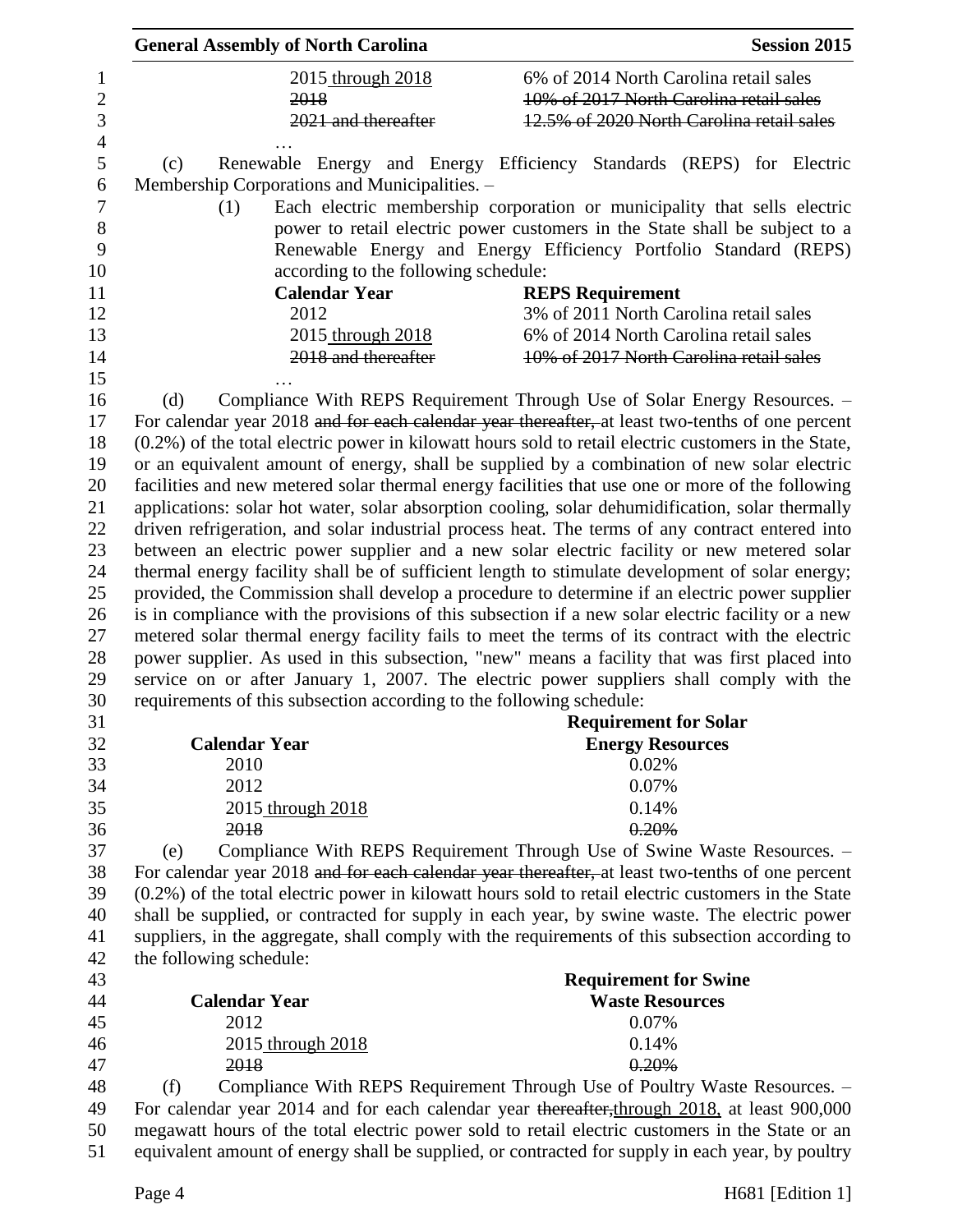|                  |                          | <b>General Assembly of North Carolina</b>                         |                                                                                               | <b>Session 2015</b>                                                                           |
|------------------|--------------------------|-------------------------------------------------------------------|-----------------------------------------------------------------------------------------------|-----------------------------------------------------------------------------------------------|
| $\mathbf{1}$     |                          |                                                                   |                                                                                               | waste combined with wood shavings, straw, rice hulls, or other bedding material. The electric |
| $\sqrt{2}$       |                          |                                                                   |                                                                                               | power suppliers, in the aggregate, shall comply with the requirements of this subsection      |
| 3                |                          | according to the following schedule:                              |                                                                                               |                                                                                               |
| $\overline{4}$   |                          |                                                                   |                                                                                               | <b>Requirement for Poultry</b>                                                                |
| 5                | <b>Calendar Year</b>     |                                                                   |                                                                                               | <b>Waste Resources</b>                                                                        |
| $\boldsymbol{6}$ | 2012                     |                                                                   |                                                                                               | 170,000 megawatt hours                                                                        |
| $\boldsymbol{7}$ | 2013                     |                                                                   |                                                                                               | 700,000 megawatt hours                                                                        |
| $\,8\,$          |                          | 2014 through 2018                                                 |                                                                                               | 900,000 megawatt hours                                                                        |
| 9                | $\overline{\phantom{a}}$ |                                                                   |                                                                                               |                                                                                               |
| 10               |                          |                                                                   |                                                                                               |                                                                                               |
| 11               |                          |                                                                   |                                                                                               | PART VI. REPEAL PROPERTY TAX EXCLUSION FOR SOLAR ENERGY                                       |
| 12               | <b>ELECTRIC SYSTEMS.</b> |                                                                   |                                                                                               |                                                                                               |
| 13               |                          | <b>SECTION 6.(a)</b> G.S. 105-275(45) is repealed.                |                                                                                               |                                                                                               |
| 14               |                          |                                                                   |                                                                                               | <b>SECTION 6.(b)</b> This section is effective for taxable years beginning on or after        |
| 15               | July 1, 2015.            |                                                                   |                                                                                               |                                                                                               |
| 16               |                          |                                                                   |                                                                                               |                                                                                               |
| 17               |                          |                                                                   |                                                                                               | PART VII. TO PROVIDE A COMPREHENSIVE STUDY OF THE COSTS AND                                   |
| 18               |                          | BENEFITS OF DISTRIBUTED GENERATION.                               |                                                                                               |                                                                                               |
| 19               |                          |                                                                   |                                                                                               | <b>SECTION 7.(a)</b> No later than May 1, 2016, the Energy Policy Council shall               |
| 20               |                          |                                                                   |                                                                                               | provide to the Joint Legislative Commission on Government Operations and the North Carolina   |
| 21               |                          |                                                                   |                                                                                               | Utilities Commission a comprehensive assessment of known and measurable cost and benefits     |
| 22               |                          |                                                                   |                                                                                               | to the electrical grid of distributed generation, including the comprehensive costs of and    |
| 23               |                          |                                                                   |                                                                                               | benefits of net metering from distributed solar generation in this State. The Energy Policy   |
| 24               |                          | Counsel may contract with a consultant to perform the assessment. |                                                                                               |                                                                                               |
| 25               |                          |                                                                   |                                                                                               | The assessment shall include an analysis of, and recommendations with respect to,             |
| 26               | the following:           |                                                                   |                                                                                               |                                                                                               |
| 27               | (1)                      |                                                                   |                                                                                               | The impact of current and future non-dispatchable distributed generation on                   |
| 28               |                          |                                                                   |                                                                                               | the affordability, reliability, resiliency, and safety of North Carolina's                    |
| 29               |                          | electric grid.                                                    |                                                                                               |                                                                                               |
| 30               | (2)                      |                                                                   |                                                                                               | Whether changes to existing State law, regulations, policies, and incentives                  |
| 31               |                          |                                                                   |                                                                                               | are appropriate considering the cost and operational impacts of current and                   |
| 32               |                          |                                                                   |                                                                                               | future non-dispatachable distributed generation on North Carolina's electric                  |
| 33               |                          | grid.                                                             |                                                                                               |                                                                                               |
| 34               |                          |                                                                   |                                                                                               | Whether standby, generation, transmission, or other charges and credits are                   |
| 35               | (3)                      | necessary to recognize the costs                                  | and                                                                                           | benefits<br>associated<br>with                                                                |
| 36               |                          |                                                                   |                                                                                               | non-dispatchable distributed generation to ensure the protection of North                     |
| 37               |                          | Carolina electric customers.                                      |                                                                                               |                                                                                               |
| 38               | (4)                      |                                                                   |                                                                                               | The costs and benefits of distributed solar generation to the State,                          |
| 39               |                          |                                                                   |                                                                                               | customer-generators who participate in net metering, customers of a utility                   |
| 40               |                          |                                                                   |                                                                                               | who do not participate in net metering, and each utility that offers net                      |
| 41               |                          |                                                                   |                                                                                               | metering. The costs and benefits of solar distributed generation considered in                |
| 42               |                          |                                                                   |                                                                                               | the study shall include all of the following to the extent they are known and                 |
| 43               |                          | measurable:                                                       |                                                                                               |                                                                                               |
| 44               |                          |                                                                   |                                                                                               |                                                                                               |
| 45               |                          | a.<br>b.                                                          | Value of energy at the time of generation.                                                    | Market price effects on other fuel sources for energy production.                             |
| 46               |                          |                                                                   |                                                                                               |                                                                                               |
| 47               |                          | c.                                                                | capacity, and transmission and distribution line losses.                                      | Effects on utility delivery systems, generation capacity, transmission                        |
| 48               |                          | d.                                                                |                                                                                               |                                                                                               |
| 49               |                          |                                                                   | Environmental impacts of energy production.<br>Effects on reliability of the electric system. |                                                                                               |
| 50               |                          | e.<br>f.                                                          |                                                                                               | Any fixed distribution costs that the utility recovers from its                               |
| 51               |                          | customers on a volumetric basis.                                  |                                                                                               |                                                                                               |
|                  |                          |                                                                   |                                                                                               |                                                                                               |